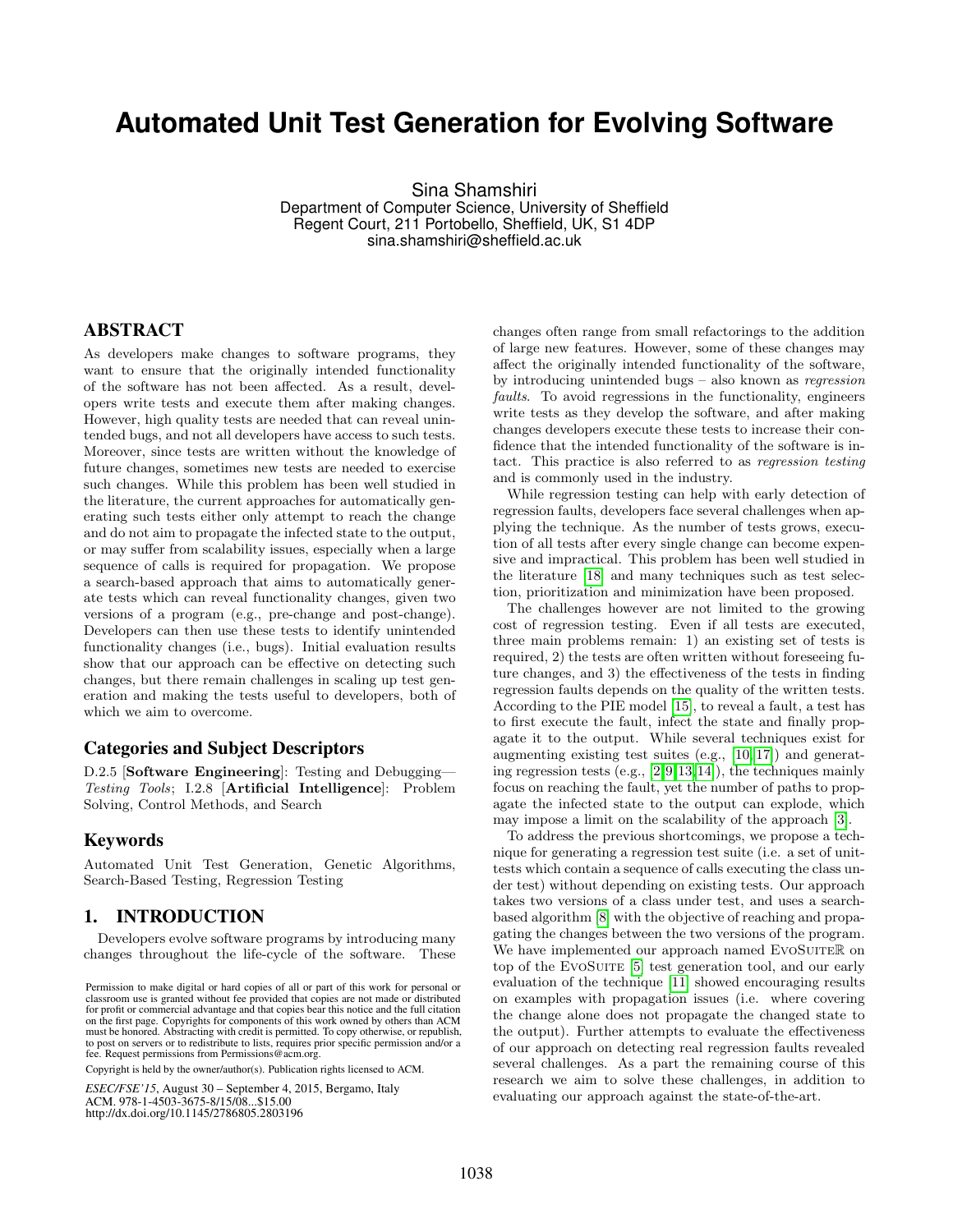<span id="page-1-0"></span>

Figure 1: Overview of the approach. Given two versions of a Java class, EVOSUITER aims to generate a test suite which passes on one version of the class and fails on another one.

# 2. BACKGROUND

Although the topic of regression testing is well studied in the literature, the majority of the studies focus on reusing existing tests. However, since tests are written prior to the changes, even with an existing test suite they can be inadequate for exercising changed behavior. As a result, researchers have looked at augmenting existing test suites with new tests that can exercise these changes (e.g., [\[1,](#page-3-12) [17\]](#page-3-3)). Xu et al. [\[16\]](#page-3-13) also identified that the manner in which existing tests are used for test suite augmentation can affect the outcome of the approach. While these techniques were found to be effective, an existing test suite is still required, and the quality of the provided test suite has an impact on the outcome and performance of the techniques.

Less attention however has been given to automatically generating regression tests. Several techniques such as eXpress [\[14\]](#page-3-7) use dynamic symbolic execution (DSE) to generate regression tests. Over the past years researchers have made many advancements towards scalability of approaches using DSE to avoid the path explosion problem. However, considering the PIE model, even if the reachability aspect is solved, state infection and propagation remain as separate challenges, since propagation alone can lead to another path explosion problem. A different approach by Boheme et al. [\[2\]](#page-3-4) looks at generating regression tests using input values that are symbolically partitioned such that they evaluate into the same differential behaviour.

Work has also taken place on using random test generation tools for detecting regression faults. Jin et al. [\[6\]](#page-3-14) in their approach named BERT, first use a test generation tool such as RANDOOP to generate a set of tests on the pre-change version of the software, and then execute the generated tests on the post-change version, and observe the behavioral differences. Another approach named DiffGen by Taneja and Xie [\[13\]](#page-3-6) generates regression tests using instrumented test drivers. By comparing the source code, DiffGen takes methods that are semantically different across two versions of a program, and synthesizes test drivers that compare the execution result of methods. To test their synthesized methods, they use an automated test generation tool to generate tests for their test drivers. Nevertheless, two main challenges remain: 1) neither of the techniques focus on state infection and propagation, 2) no large empirical evaluation of the techniques exists to enable a more in-depth research in this area.

# <span id="page-1-1"></span>3. APPROACH

To aid the developer with early detection of regression faults before releasing the software, our goal is creating a solution that can take two versions of a program (e.g., before and after a change), and generate regression tests with embedded assertions that fail on one version and pass on the other one. Since the tests reveal the detected changes in the functionality, developers can then assess whether or not the changes were intentional.

# 3.1 A Search-Based Approach

To achieve this, we investigated the use of a searchbased approach for automatically generating regression tests. Specifically, we focused on using a Genetic Algorithm (GA) to search for solutions that can satisfy our objective. A GA is an evolutionary algorithm which over time evolves a population of individual solutions towards an objective, using a fitness function which enables us to optimize for multiple goals simultaneously. In our case, each individual solution (a.k.a. chromosome) is a test suite (set of test cases), and the fitness function calculates how far an individual is from the ultimate solution. Individuals in the population are initially generated randomly, and then evolve over time by the two functions of mutation (i.e., test suite is modified by adding/removing test cases or the statements within the test cases are mutated) and crossover (i.e., two individuals are recombined to form two new offspring).

Since the fitness function drives the direction of the search, we considered three main measurements: 1) coverage: the level of goal-coverage achieved by each test suite on both versions of the code, where a goal is defined as covering all branches in the class under test in addition to all methods that do not contain any branches, 2) state distance: after executing each test suite, how different is the state of all objects in the test suite across the two versions, and 3) control-flow distance: for each branch of the software, how far are the two versions from diverging. An overview of our approach is shown in [Figure 1.](#page-1-0)

To implement our approach, we extended EVOSUITE and added functionality to support execution and statecapturing of two versions of the same class. To capture and compare the state of the program, we used Java reflection to extract the public and private state of the objects in the test suite, and then compared the values based on their numerical object distance [\[4\]](#page-3-15). Finally, if the same test inputs exercises the change and different output values are observed, we add assertions based on the output observed from the original (i.e. pre-change) version. Since in practice we can find methods that produce different output values after each execution (e.g., a random number generator), a threat exists to our approach that such false positives may be detected. To avoid this and to lower the chance of false positive solutions, we re-execute each test case at least 3 times, and the test is only kept if at each execution, it passes on the original version and fails on the changed version.

## 3.2 Results Achieved So Far

### *3.2.1 Proof of Concept*

To evaluate our technique, we first used several smallsized non-trivial examples (e.g., CreditCard [\[11\]](#page-3-11), BankAccount [\[6\]](#page-3-14)) where simply reaching the change and infecting the state would not result the internal different states to propagate to the output. We found our approach to be more effective than the state of the art test generation tools (i.e. BERT using RANDOOP and EVOSUITE) in detecting the changes, and moreover, our fitness function was more successful compared to using coverage alone [\[11\]](#page-3-11). As a result, we investigated the effectiveness our approach on two large sets of artificial (mutants) and real bugs.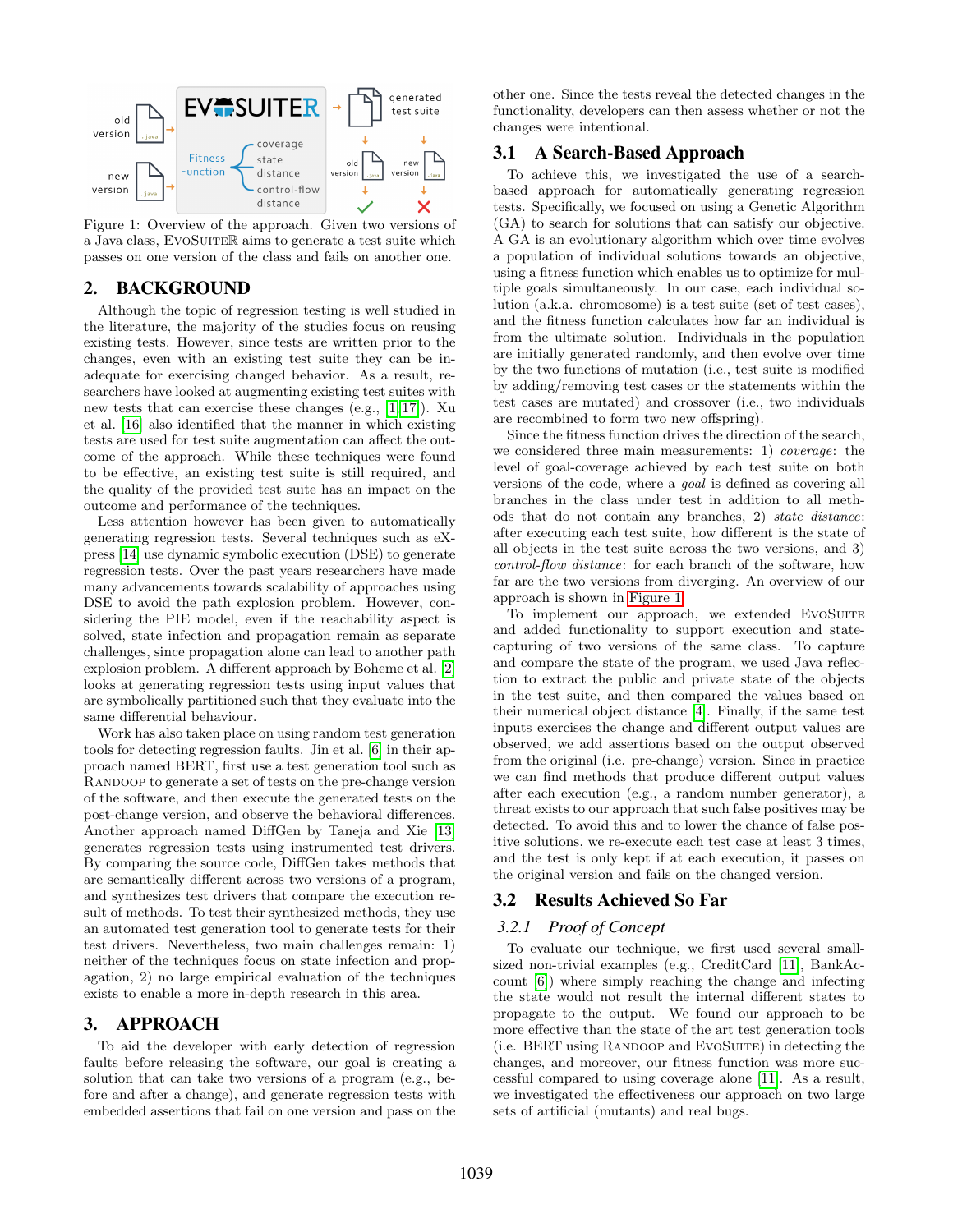For the set of mutants, we wanted to understand whether our technique can detect more mutants than the state of the art test generation tools. As a result, we used over  $500$  mutants of two open-source projects<sup>[1](#page-2-0)</sup> that could not be detected by tests generated by the tools EVOSUITE and RANDOOP. Additionally, for the set of real bugs, we used the Defects4j repository [\[7\]](#page-3-16) which contains 357 bugs across 5 different open source projects. Finally, to better understand the effectiveness of each metric in our fitness function (e.g., coverage, state-distance and control-flow distance), we compared the effectiveness of all combinations of the metrics, in addition to each of them individually. Overall, the combination of all three metrics was the most effective.

However, after comparing our GA with random search, we found random search to be quite capable in identifying the changes. Although several cases were only found by the GA, on average random search was as successful as GA, and even more successful on few other cases. This finding presented us with the question of why an unguided search technique can be equally or more successful.

#### *3.2.2 Limitations of search-based approaches*

After further investigating the surprisingly successful outcome of random search, we proceeded to study whether inpractice this outcome is limited to regression test generation, or whether it may generalize to test generation. The result of the study showed no significant difference between GA and random search for over 78% of subjects [\[12\]](#page-3-17). We found the two underlying reasons for this observation: 1) A large number of object-oriented classes were simple enough for both techniques to cover, and 2) The type of conditional branches common in object-oriented programs, are conditions that cannot be used currently by the GA for guidance(e.g., a condition on the return value of a method).

In addition to the search algorithm, we found our implementation to have a higher overhead compared to random search – evaluating up to 3x fewer tests during the search. This enables random search to explore more solutions, whereas the GA spends a considerable portion of the budget on capturing and comparing the state. Furthermore, this raises a new question of whether a metric for increasing the diversity needs to be introduced.

#### *3.2.3 Evaluating real regression faults*

Another challenge we were presented with was evaluating our technique against the state of the art. As a necessary step towards enabling the evaluation of regression test generation tools we conducted a large empirical study into the effectiveness of the state-of-the-art test generation tools on detecting real faults  $2$ . In the study, we generated tests using  $3$  tools – EVOSUITE, AGITAR (commercial tool), and  $\text{RANDOOP}$  – on the post-fix version of 357 bugs from the Defects4J repository, and then executed the tests on the prefix version to see whether the regression in the functionality can be detected. Our results showed that although the tools overall managed to find over 55% of faults, no tool managed to individually find more than 40.6% of the faults. This is while the tools managed to reach high levels in coverage, even up to an overall average of 86.7% by one of the tools.

We also identified several key weaknesses/strengths of the tools. For instance, some of the bugs were only found by one

<span id="page-2-1"></span> $^2\!$  To appear in ASE<br>2015.

of the tools which accessed/validated the private state of the class under test. Moreover, we found that for test suites that were unable to detect the fault, over 50% of them did fully cover the changed code. While this may indicate a lack of adequate oracles (i.e. assertions), it also shows that either the fault infected the state of the program and yet did not propagate to the output, or a specific dataflow was required to infect the state, which we aim to investigate further.

# 4. REMAINING CHALLENGES

As mentioned in [Section 3,](#page-1-1) after evaluating our approach and the state-of-the-art test generation tools, we identified several key challenges. In this section, we discuss these challenges and how we aim to solve and evaluate them in the remaining course of the study.

# 4.1 Isolation of Changes

Our approach currently does not take into account how many times the same change is revealed. As a result, many different test cases can be generated which identify the same change, or one test may reveal the same change more than once. Moreover, reviewing all such tests manually by the developer can be time-consuming and costly. We aim to minimize tests by determining and grouping tests that reveal the same change, such that the developer is presented with a set of unique changes. To evaluate this, we will specifically measure the reduction in the length and number of tests, to see whether any significant reductions can be made.

# 4.2 Continuous Test Suite Augmentation

Once a test reveals a change which the developer classifies as a regression fault, it is possible that the same fault can happen in the future. We propose a continuous regression test generation technique, where on every run of our approach, we improve the previously generated regression test suite by augmenting it with tests that had previously revealed changes. To evaluate this, we are interested in the rate of growth of the test suite size over time, and whether the tests can be more resilient to regressions in the future, especially when compared to tests generated by coveragebased techniques.

# 4.3 Addressing State Infection

As mentioned in [Section 1,](#page-0-0) to reveal a fault, a test has to reach the fault, infect the state and then propagate it. While our approach aims to reach/execute changes by maximizing the coverage, and also aims to propagate the infected state to the output using the state-distance/control-flow-distance metrics, the infection of state is left to chance. For instance, in a test that even fully covers the class under test, to infect the state, the order in which the statements are executed is important. Consider the class Foo as below:

```
1 public class Foo{
2 private int value = 1;
3
4 public void setValue (int new) {
5 - value = new;
6 + value = 2 * new;
7 }
8
9 public int getValue () {
10 return value;<br>11 }
11 }
12 }
```
<span id="page-2-0"></span><sup>1</sup>Numerics4j and Apache Commons IO